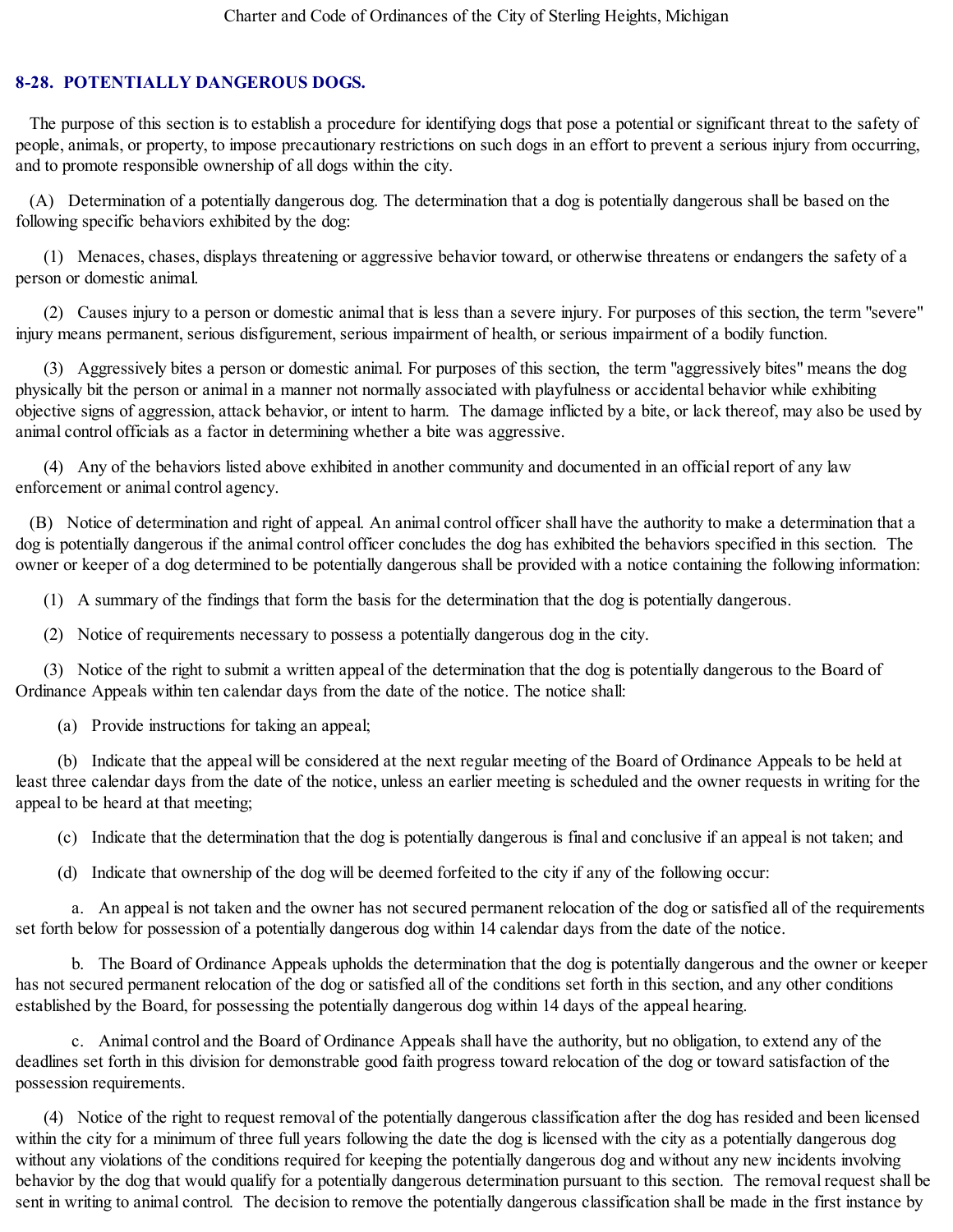animal control upon a review of the history of the dog and its residence for the three years preceding the date of the removal request, including a premises inspection and an inspection of the dog to ensure that the conditions set forth in this section have been followed. If the request is denied, the owner may appeal the denial to the Board of Ordinance Appeals within ten calendar days. Owners shall only be permitted one request and one appeal during any 12-month period.

(C) Mitigating circumstances. An animal control officer shall have discretion to refrain from making a potentially dangerous determination if the animal control officer determines that the behavior was the result of the victim abusing or tormenting the dog, was directed toward a trespasser or person committing or attempting to commit a crime, involved accidental or instinctive behavior while playing, did not involve a significant injury, or other similar mitigating or extenuating circumstances.

(D) Impoundment. A dog that is determined to be potentially dangerous shall be removed from the city and placed with the Macomb County Animal Shelter or, in the discretion of Animal Control, the owner may authorize placement of the dog at a residential home outside of the city, or with a qualified rescue organization or qualified dog lodging business, during any quarantine period and until the owner has either confirmed a new place of residence for the dog outside of the city or has exhausted any appeals permitted by this section. If the dog is not being housed at the shelter, it must first be microchipped with all information required by animal control. All impoundment, lodging, and microchipping costs are the sole responsibility of the dog's owner.

(E) Requirements for possession of a potentially dangerous dog. If the owner of the dog requests that the dog be permitted to return to the city, its return shall not be permitted until the following requirements have been satisfied:

(1) Animal controlshall confirm the following:

(a) The owner or keeper shall install secure fencing at the property where the dog will reside which is maintained in good repair with self-locking ingress or egress gates. The fencing may be any combination of chain link fencing and/or privacy fencing, shall only be installed upon obtaining all required fence permits from the city, and shall pass all required inspections prior to the dog's return to the property,

(b) When removed from the property of the owner or keeper, a potentially dangerous dog shall always be restrained by a secure leash of no more than four feet in length and under the control of a capable person.

(c) A potentially dangerous dog shall have a microchip implanted by a licensed veterinarian. The microchip shall contain the name and approximate age of the dog, its classification as potentially dangerous, and the name, address, and telephone number of the registered owner.

(d) The owner shall obtain and maintain public liability insurance with policy coverage in the minimum amount of \$250,000.

(e) Two recent color photographs of the dog, which clearly show the color and approximate size of the animal, shall be provided to animal control.

(f) The potentially dangerous dog shall meet the requirements of the AKC's Canine Good Citizen Program, or its equivalent, to the satisfaction of animal control. Dogs that are under one year of age are ineligible for the AKC Canine Good Citizen Program, so such dogs must be enrolled in or have completed the AKC START Program or an equivalent approved by animal control. The dog may not return to its city residence until these requirements have been met, but it may be kept at a qualified rescue or dog housing business until proof of successful completion of the program is submitted to, and acknowledged by, animal control and the City Clerk. For every future violation of this chapter for which a dog may be determined to be potentially dangerous which occurs after the dog has completed the requirements of this subsection and been properly registered under this section, additional training or testing, including but not limited to renewing the dog's compliance with this division, may be imposed by animal control as a condition of continuing to keep the dog within the city unless the dog's status is changed to dangerous due to the nature or frequency of the new violation(s).

(g) The potentially dangerous dog, if over 12 weeks old, has been spayed or neutered.

(h) All impoundment and lodging costs have been paid by the owner.

(2) Before the dog returns to any property within the city other than a qualified rescue organization or a boarding business, the owner of a potentially dangerous dog shall ensure that the dog's license is current and shall register the dog with the City Clerk as a potentially dangerous dog with all information required by the City Clerk's potentially dangerous dog registration form, as well as the following:

(a) Proof of animal control's certification that the required fence, self-locking gate, and leash have all been procured for the dog.

(b) Proof of microchipping and the information contained on the microchip. The owner shall ensure that the microchip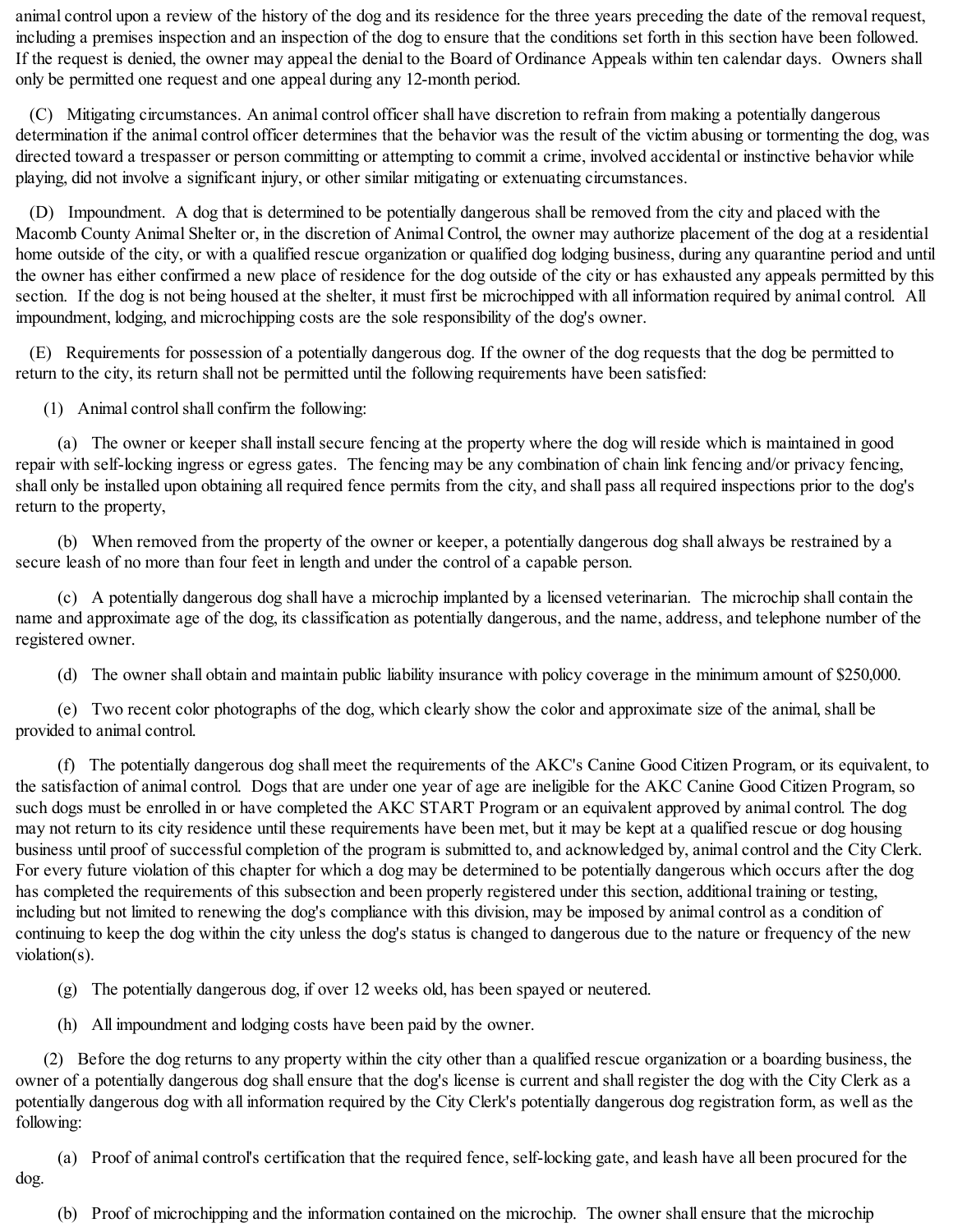information provided to the city is kept up to date.

- (c) Proof of the required insurance policy.
- (d) Proof of the successful completion of the required training and temperament testing.

(e) Two recent color photographs of the dog, which clearly show the color and approximate size of the animal.

(3) The owner or keeper of a potentially dangerous dog must, within ten business days, report to the City Clerk if the dog has been permanently removed from the city, has died, or has relocated within the city. The new address of a relocated potentially dangerous dog shall be provided as part of the report to the City Clerk.

(4) After its initial registration, a potentially dangerous dog shall be registered with the City Clerk annually and its owner or keeper shall pay a registration fee established by the city's annual appropriations ordinance. This registration and fee shall be in addition to any other requirements for annual licensing of an animal.

(E) Visiting Dogs. Any dog that does not reside within the city and is licensed by another community but which is determined to be a potentially dangerous dog pursuant to this section shall not be subject to the conditions for possessing a potentially dangerous dog within the city, except that the dog shall be microchipped before its release, all impound and microchipping costs shall be paid by the owner, and its owner and keeper shall be advised by animal control that the dog is not to return unless all of the conditions for possessing a potentially dangerous dog are first satisfied. In the event the dog is subsequently in the city without full compliance with the requirements for possessing a potentially dangerous dog, the person harboring or possessing the dog shall be subject to the penalties set forth in division (F).

(F) Penalties.

(1) Except as provided in division (F)(2), any person who owns, harbors, keeps, or possesses a potentially dangerous dog in violation of any of the requirements of this section for possessing a potentially dangerous dog, or who in any way aids or abets such ownership, harboring, keeping, or possession, shall be responsible for a municipal civil infraction. The fine for a first violation shall be \$500; for a second violation, \$750; and for all subsequent violations, \$1,000 per violation. The court may only waive or reduce these fines in cases of financial hardship, upon good cause shown, if the offender forfeits all ownership and possessory rights to the offending dog and forfeits future dog ownership and possessory rights until the offender has successfully completed animal ownership educational training satisfactory to the city's animal control officers and for a period of time determined appropriate by the court.

(2) In addition to the civil penalties set forth in division  $(F)(1)$ , a potentially dangerous dog shall be subject to immediate impoundment by an animal control officer if it is determined that the dog is owned, possessed, harbored or maintained in violation of this section. The animal control officer shall issue a notice to the owner or keeper of the potentially dangerous dog which indicates the hearing date at which the city's Board of Ordinance Appeals will address the violations. The city shall provide notice of the hearing to any victim and/or any owner of an animal victimized by the potentially dangerous dog.

(3) Any hearing scheduled for consideration by the Board of Ordinance Appeals shall be administratively canceled if the owner or keeper withdraws the requested appeal, corrects all correctable violations to the satisfaction of animal control, satisfies the conditions for possessing a potentially dangerous dog, permanently relocates the dog to the satisfaction of animal control, or forfeits ownership rights to the potentially dangerous dog prior to the scheduled Board hearing. The owner or keeper shall be responsible for all impound fees and costs, regardless of whether the hearing is held or canceled. If a hearing is held, the Board shall:

(a) Determine whether the status of the dog as potentially dangerous shall be upheld and, if so, the conditions applicable for return of the potentially dangerous dog to the owner or keeper, including but not limited to deadlines for correcting any uncorrected violations and random inspections of the premises and the potentially dangerous dog by an animal control officer, with the owner or keeper responsible for payment of inspection fees established by the city's annual appropriations ordinance. In the event of noncompliance, the Board may impose conditions on removal from the city that are rationally related to the public interest in protecting others from any potential future harm that could be caused by the potentially dangerous dog. Failure to comply or remove the dog in accordance with the decision of the Board within the timeframe established by the Board shall result in forfeiture of ownership rights to the dog in favor of the city, in which event animal control shall determine the final placement or disposition of the dog.

(Ord. No. 411, § 2, 2-1-11; Ord. No. 449, § 1, 8-16-16)

## *Statutory reference:*

*Dangerous animals, see M.C.L. § 287.321 et seq.*